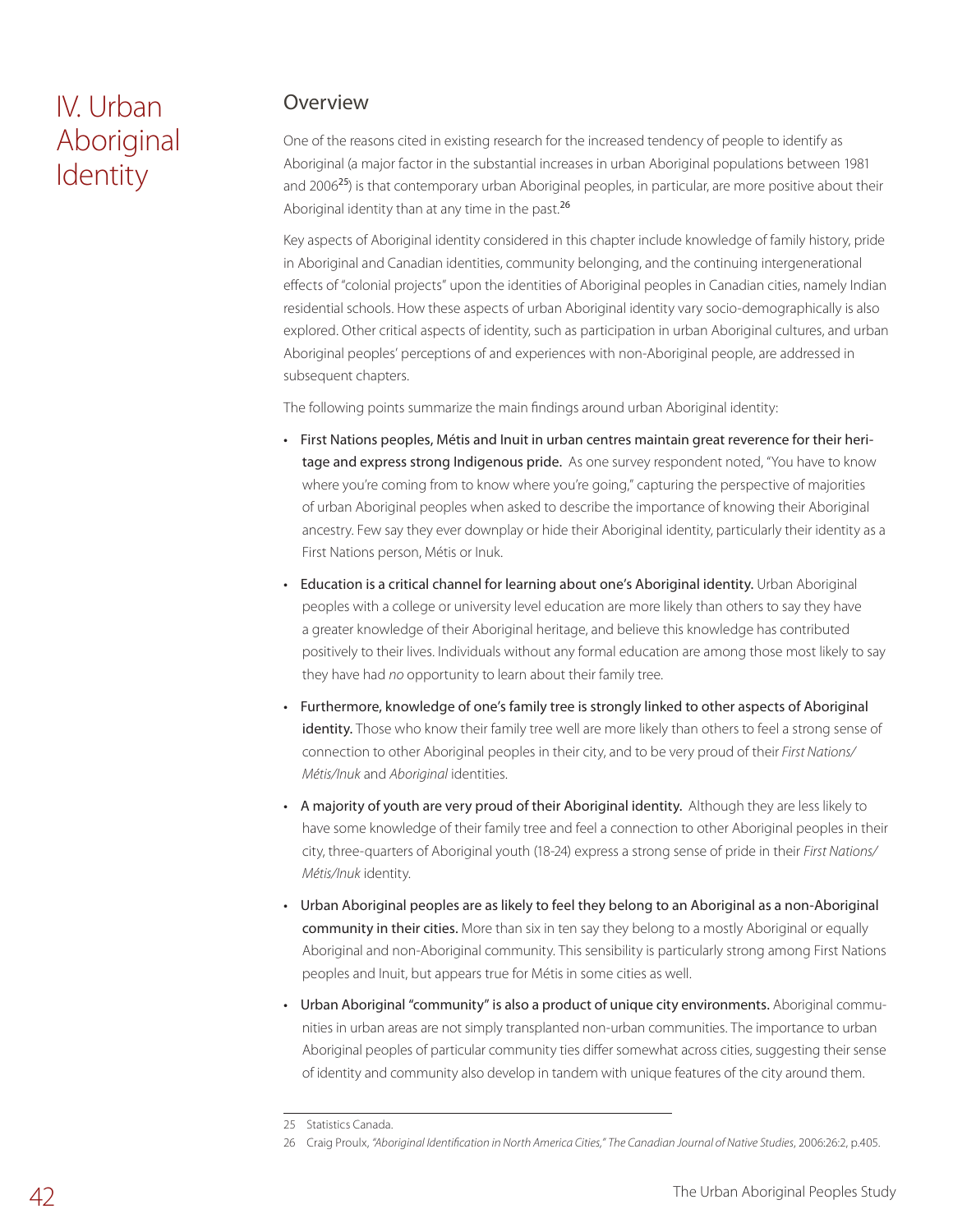- Having many Aboriginal friends coincides with having many non-Aboriginal friends. *UAPS* participants with many Aboriginal friends are just as likely as those with *no* close Aboriginal friends to have many non-Aboriginal friends. Among those who do not have many non-Aboriginal friends, almost six in ten say they would like more.
- Finally, the legacy and effects of Indian residential schools persist among urban Aboriginal peoples. *UAPS* data show majorities of urban Aboriginal peoples across cities have been affected by Indian residential schools; the belief that this experience has had at least some impact in shaping their life and who they are today is widespread.

The following paragraphs elaborate upon aspects of urban Aboriginal identity among First Nations peoples, Métis and Inuit.

## First Nations

Majorities of First Nations peoples know their family tree well, but *status* First Nations peoples are much more likely to know their family history than non-status First Nations peoples. Nonetheless, status and non-status First Nations are similarly proud of their identity as a First Nations person. Indeed, First Nations peoples are more likely to be very proud to be *First Nations* and *Aboriginal* than *Canadian*, although nearly two-thirds are very proud to be Canadian.

Maintaining a connection to members of their own First Nation and other First Nations in their city is important to majorities of First Nations residents in cities.

First Nations peoples define their community primarily as family and friends. They are more likely to feel they belong to an *Aboriginal* than *non-Aboriginal* community, although this is not true for non-status First Nations peoples, who are more likely to feel they belong to a *non-Aboriginal* community.

### Métis

Majorities of Métis know their family tree at least fairly well, but their knowledge varies considerably across cities, with a particularly strong sense of family heritage evident among Métis in Edmonton. Métis in Toronto stand out from those in other cities for the sense of self-awareness and confidence they say they gain from knowing their family tree well.

Métis are equally very proud to be *Métis* and *Canadian*, and less likely to be very proud to be *Aboriginal,* although seven in ten are very proud of this latter identity. Nonetheless, Métis are clearly more ambivalent of their pride in being *Aboriginal* than *Métis* and *Canadian,* as a small but significant proportion of Métis are either unable or unwilling to say how proud they are to be *Aboriginal*. This is most evident in Winnipeg, within the centre of the Métis Nation Homeland, where two in ten Métis participants are unable or unwilling to say how proud they are to be *Aboriginal.* 

In general, Métis living in Canadian cities are more likely to feel they belong to an equally Aboriginal and non-Aboriginal, or mostly non-Aboriginal, community.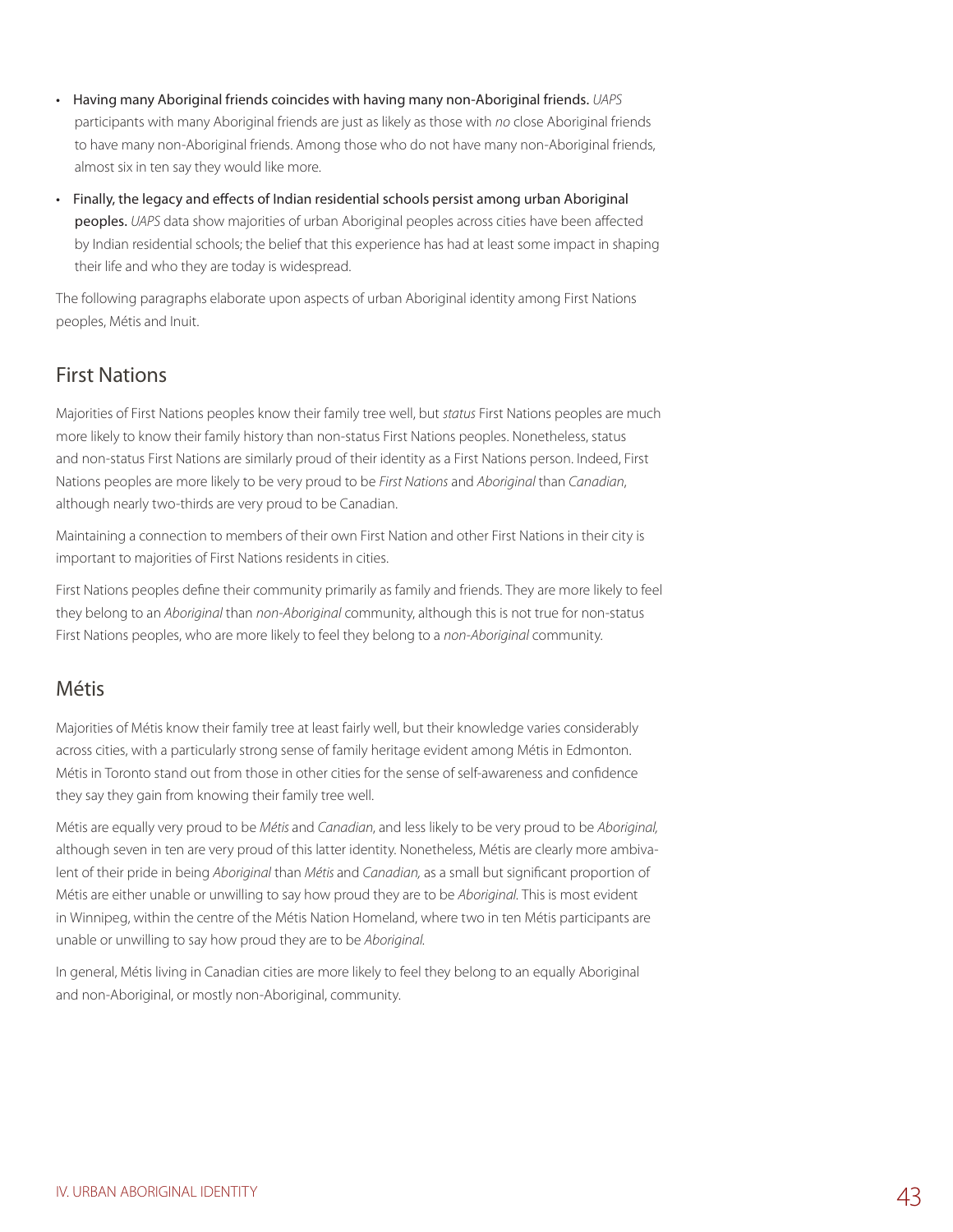#### Inuit

Inuit are more likely than First Nations or Métis to know their Aboriginal ancestry/background well, and derive a great sense of pride from this knowledge. Inuit are more likely to be very proud to be *Inuk* than *Aboriginal* and *Canadian,* although more than two-thirds are very proud of both these latter identities. Nonetheless, one-quarter of *UAPS* participants in Ottawa (where the *UAPS* surveyed Inuit only) are either unable or unwilling to say how proud they are to be *Aboriginal,* and two in ten are unable or unwilling to say how proud they are to be *Canadian.*

However, their strong connection to their Inuk heritage does not preclude a sense of connection to other Aboriginal peoples. Indeed, Inuit are most likely among urban Aboriginal peoples to have a sense of connection with other Inuit *and* other Aboriginal groups in their city.

## 1. Knowledge of Aboriginal ancestry

### Knowledge of family tree

*Majorities of urban Aboriginal peoples have at least some knowledge of their Aboriginal ancestry, particularly those who are older and university-educated.*

Extent of knowledge of family tree How well do you know your family tree, that is, who your Aboriginal ancestors are?



In order to better understand Aboriginal identity in Canadian cities, the *UAPS* survey included several questions that asked participants how well they know their family tree (i.e., who their Aboriginal ancestors are) and what this knowledge means to them in their daily lives.

How well do urban Aboriginal peoples know their family tree? Majorities of urban Aboriginal peoples say they know their family tree (i.e., who their Aboriginal ancestors are) well. Six in ten urban Aboriginal peoples know their family tree very well (28%) or fairly well (30%). Fewer say they know their family tree not very well (26%) or not well at all (16%).

Inuit are more likely than First Nations peoples and Métis to say they know their family tree at least fairly well. In addition, among First Nations peoples, status First Nations (61%) are more likely than non-status First Nations (44%) to say they know their family tree at least fairly well.

Extent of knowledge of family tree, by identity group How well do you know your family tree, that is, who your Aboriginal ancestors are?



Knowledge of one's family tree varies little by city. The two exceptions are Halifax (72%) and Vancouver (69%), where residents are more likely than those in other cities to say they know their family tree well. In both of these cities, First Nations peoples are notably more likely than Métis to say they know their family tree at least fairly well.

As well, those aged 45 or older are more likely than younger urban Aboriginal peoples to have at least some knowledge of their Aboriginal ancestry (67% versus 56% of those aged 25-44 and 44% of those aged 18-24). Knowing one's family tree very well is also higher among individuals with a college (34%) or university (37%) education, compared to those with high school (24%) or no degree (22%). Those who have attained a certain level of affluence also know their family tree well. One in two urban Aboriginal peoples with household incomes of less than \$30,000 know their family tree, but this jumps to two-thirds of all those with incomes of \$30,000 or more.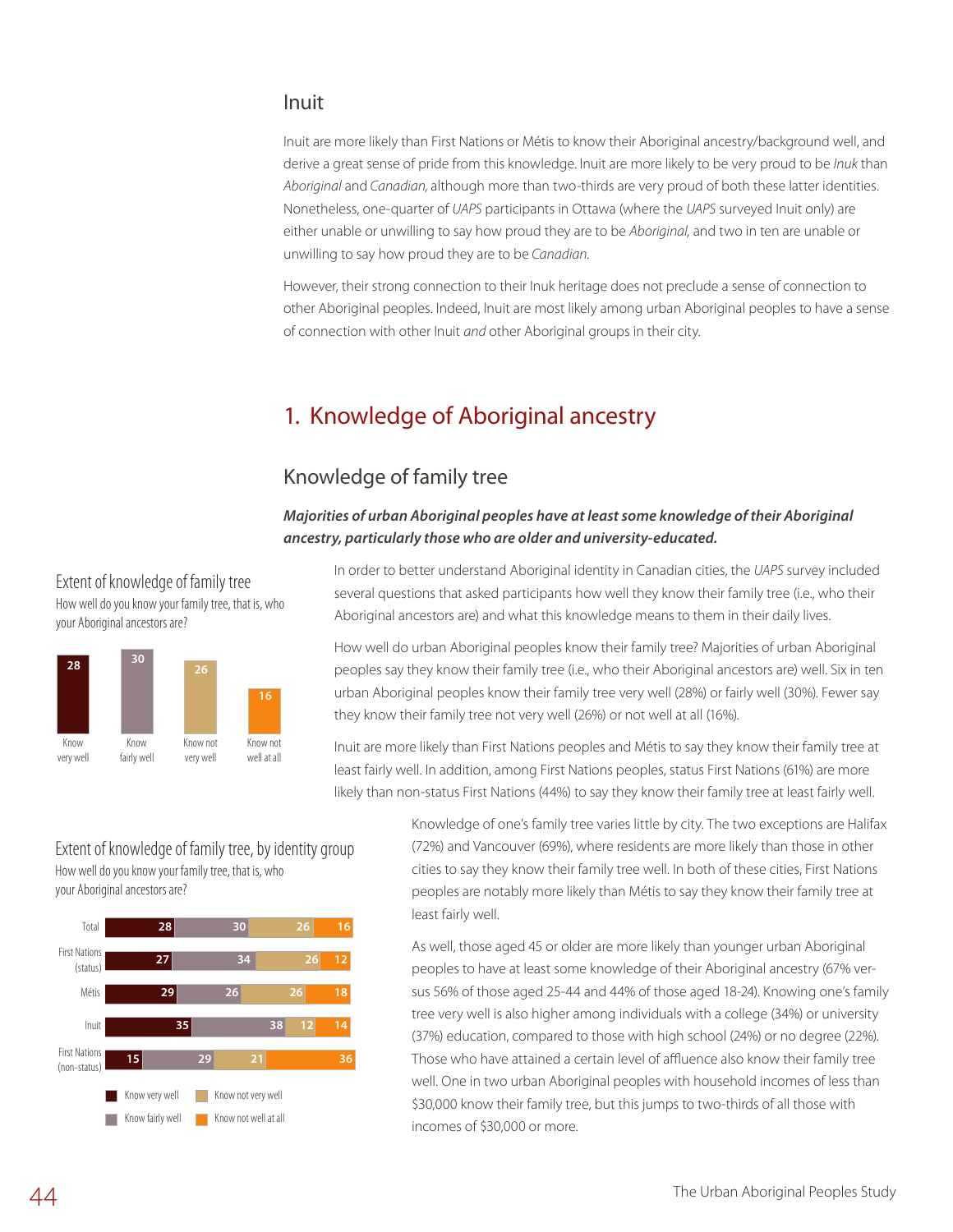Interestingly, birthplace does not substantially affect urban Aboriginal peoples' knowledge of their family tree: first generation urban Aboriginal peoples (i.e., those not born and raised in their city of residence) (60%) are only slightly more likely than those who are second generation (i.e., those born and raised in their city of residence whose family is from another place) (53%) to know their family tree at least fairly well.

Finally, individuals who feel they belong to a mostly or exclusively *Aboriginal,* as opposed to *non-Aboriginal,* community are among those most likely to say they know their family tree well.

## Sources of learning about one's family tree

#### *Aboriginal peoples in cities learn about their family tree from a variety of sources, but parents and grandparents are key sources of information, especially for youth.*

*UAPS* participants were also asked from where or from whom they have learned what they know about their family tree (asked unprompted, without offering response choices). By far, parents (55%) are the main source of learning about one's Aboriginal ancestry. Smaller groups of urban Aboriginal peoples also say they have learned what they know about their family tree from other family members, such as grandparents (28%), immediate family relatives (i.e., aunts, uncles, etc.) (20%), extended family and friends (18%), and siblings (8%). A range of non-family sources is mentioned, such as personal research, archives and historical records, genealogy courses, Elders, and home communities and community members, but none by more than five percent of those asked.

These sources of learning about one's family tree are common to First Nations peoples, Métis and Inuit, across cities. The one exception is that Métis, albeit still small minorities, are more likely than First Nations and Inuit to have relied on their own research, books, archives and other historical records to learn what they know about their family tree.

However, sources of learning do vary by city. Aboriginal peoples in Regina are more likely than those in other cities to have learned about their family tree from their parents (67%) and grandparents (40%). In Vancouver, participants are more likely than those in other cities to say they learned about their ancestry from immediate family relatives (30%). Finally, Aboriginal residents of Halifax (37%) are much more likely than others to say they have learned what they know about their family tree from extended family and friends.

Immediate family is the most common source of learning about one's family tree among younger urban Aboriginal peoples. Individuals aged 18 to 24 are much more likely to have learned about their family tree from either their parents (67% versus 57% of those aged 25-44, and 46% of those aged 45 or older) or grandparents (38% versus 28% of those aged 25-44, and 22% of those aged 45 or older). Use of non-family sources, such as archives, historical records and personal research, is more common among older Aboriginal peoples (especially those aged 45 or older), but even among this group is still secondary to extended family and siblings.

Interestingly, study participants with a university level education are just as likely as those with a college or high school education to have learned about their family tree from parents and grandparents; but they are also somewhat more likely than others to have also learned about their heritage from immediate family relatives, and extended family and friends. This is especially true of those who are currently in school. This may suggest that higher education prompts thinking and questions for some about one's heritage and place in the world that extend beyond the knowledge gained from their closest family members.

### Sources of learning about family tree/ Aboriginal ancestry

From where or from whom have you learned what you do know about your family tree?

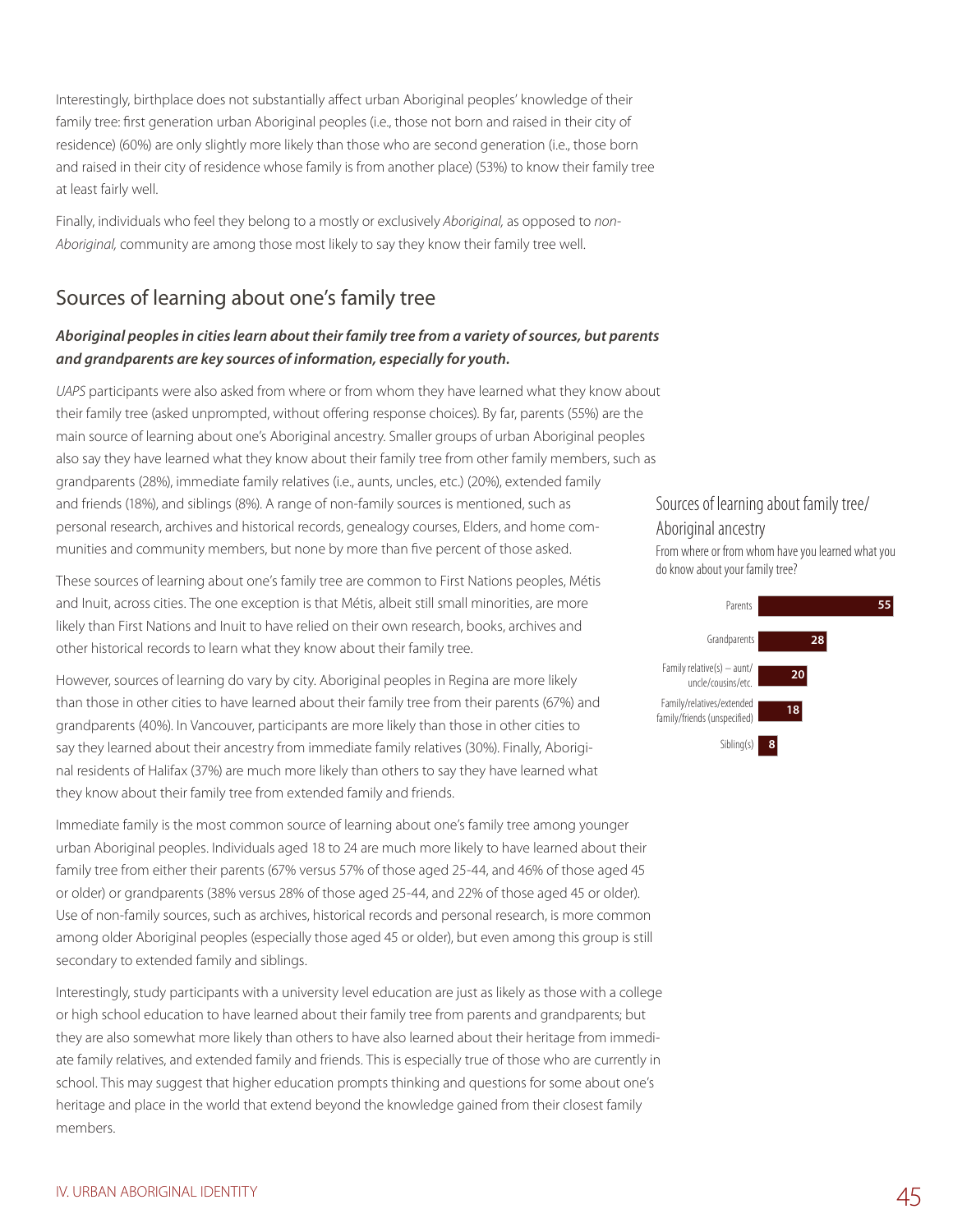#### The importance to urban Aboriginal peoples of knowing one's family tree:

*It was always important for me to know where I came from because my ancestors suffered greatly… I need to be able to tell their stories and share that history.*

*[It has made a] big difference to me. [It is] Important to know who you are. To be proud of the people you are from and their accomplishments.*

*It's a priority. Very important. Self-knowledge. Necessary.*

*Roots. Know where I come from. To be able to push forward and be the best I can be, knowing where I came from.*

*It's important to know who you are. There are many heroes in my family.*

*Even though I am not connected to my First Nation band, I get a renewed connection talking to Elders and hearing about my family history through them.*

## Impact of knowing one's family tree

#### *A sense of family heritage, survival, and tradition and a stronger sense of self, are the top ways knowledge of one's family tree has made a difference in urban Aboriginal peoples' lives.*

Beyond how well they know and learn about their family tree, what does this knowledge mean to urban Aboriginal peoples' sense of themselves?

Knowledge of one's family tree has a great impact on urban Aboriginal peoples, including a greater sense of self-awareness, pride and cultural continuity in the city. *UAPS* participants cite five main ways in which knowing their family tree has contributed to their lives:<sup>27</sup>

• Understanding of family survival and cultural endurance. Urban Aboriginal peoples most frequently mention that through knowing their family tree they have learned stories of family survival, endurance and long-held cultural traditions. Three in ten (30%) say these stories of survival and endurance have affected them deeply. Greater understanding is most common among residents of Regina (45%), Calgary (41%), Montreal (40%) and Vancouver (38%), and among those with a college or university education.

#### Impact of family tree

What has it meant for you personally, or what impact has is made on your life, to learn what you do know about your family tree?



27 *UAPS* participants were asked what is has meant to them personally, or what impact it has made on their lives, to learn what they know about their family tree.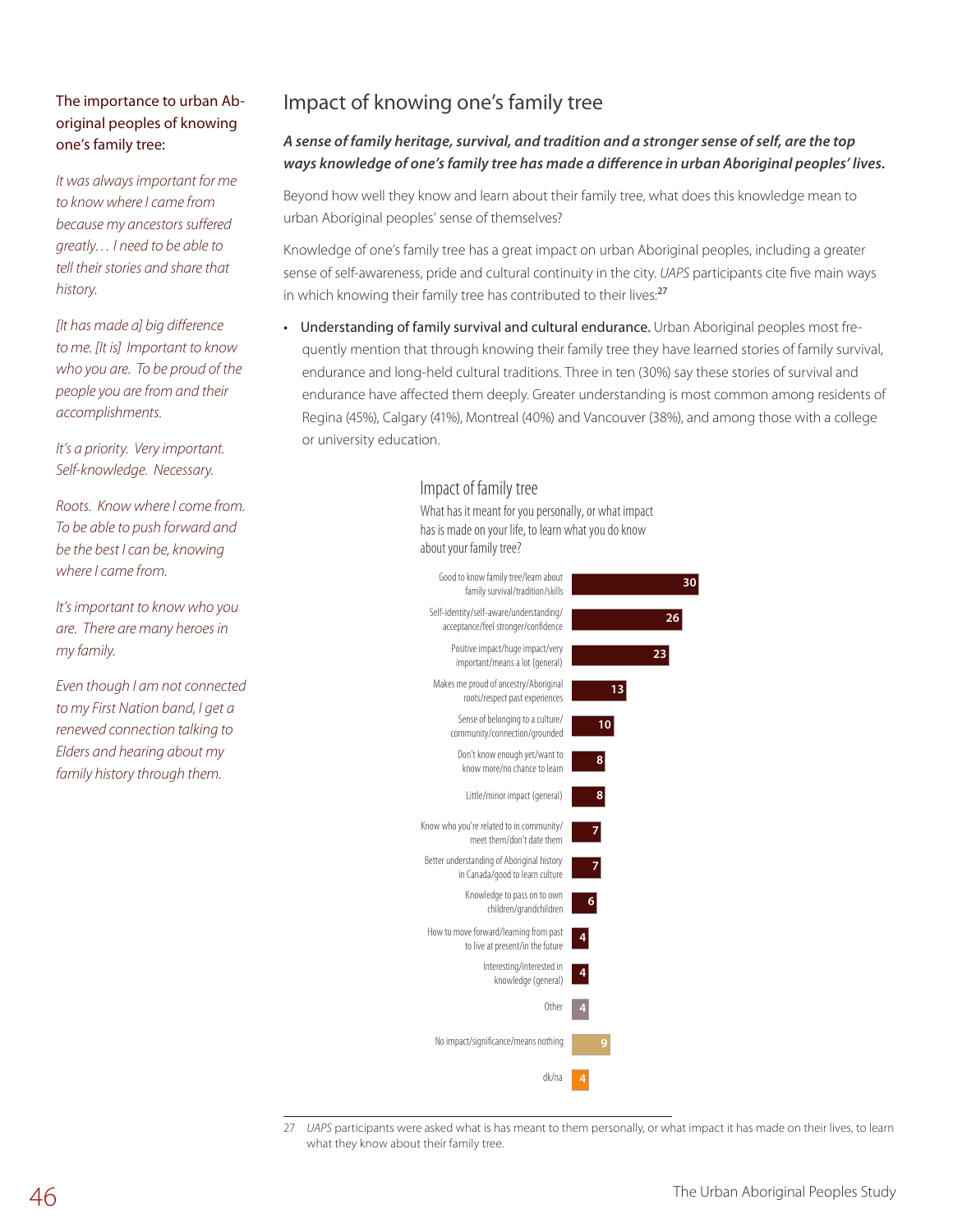- Greater self-identity and self-awareness. One-quarter (26%) of urban Aboriginal peoples also say they have derived a greater sense of self-identity and self-awareness from knowing about their Aboriginal ancestry. Those in Toronto (38%), Montreal (37%) and Vancouver (34%) are more likely than others to say this is what they have gained, especially Métis in Toronto (51%). Individuals aged 25 and older are also more likely to feel they have gained a greater sense of self-awareness from knowing their Aboriginal ancestry. Finally, *UAPS* participants with a university education (43%) stand out for the greater self-awareness and sense of identity they say they have gained from knowing their family tree.
- Greater personal meaning. One-quarter (23%) of urban Aboriginal peoples emphasize the greater personal meaning they've gained from knowing their family tree. Individuals in Vancouver (35%), Halifax (32%) and Toronto (30%) are more likely than those in other cities to describe the impact of knowing their family tree in this way.
- Instills pride. Some urban Aboriginal peoples (13%) indicate that knowing their family tree makes them proud of their Aboriginal "roots" and instills a greater respect for their families' past. Inuit (30%) are most likely to feel this way, followed by Métis (14%) and First Nations peoples (12%).
- Builds a sense of belonging. One in ten (10%) *UAPS* participants highlight their greater sense of belonging to a community. Similar proportions of Métis (11%) and First Nations peoples (9%) express this view, followed by Inuit (5%). Interestingly, both First Nations peoples and Métis in Toronto are twice as likely as those in most other cities to cite a sense of community belonging derived from knowing their family tree.

Smaller proportions of *UAPS* participants (8% or fewer) mention other ways in which knowing their family tree has had a meaningful impact on their lives. These include a better understanding of Aboriginal history, awareness of family connections, generational continuity and strength to move on from the past that they gain from knowing their family tree. Finally, nearly two in ten say knowing their family tree has either a little (8%) or no impact (9%) on their lives. Only one percent feel knowing their family tree has had a negative impact on their lives.

#### The importance to urban Aboriginal peoples of knowing one's family tree (continued):

*Allows me to know who I am and where I come from. What I can inherit. To be comfortable with myself as an Aboriginal person.*

*A strong base of knowing who I am. Staying grounded. I made it to university. [Knowing my family tree] gave me strength to finish my degree. Gave me strength to not change who I was. I did my best, never changed who I was.*

*I always felt there was a part of me that was missing and I realized it was not knowing my Native side.*

*Resiliency, motivation to succeed. Overall better person.*

*Certain sense of growing – that you belong to something, somewhere [there is] a foundation.*

*It has shaped who I am. You have to know where you're coming from to know where you're going.* 

*[Knowing my family tree] makes me feel strong to be Métis and from my family. If you endure and persevere, you can overcome obstacles in your life, just like my family tree.*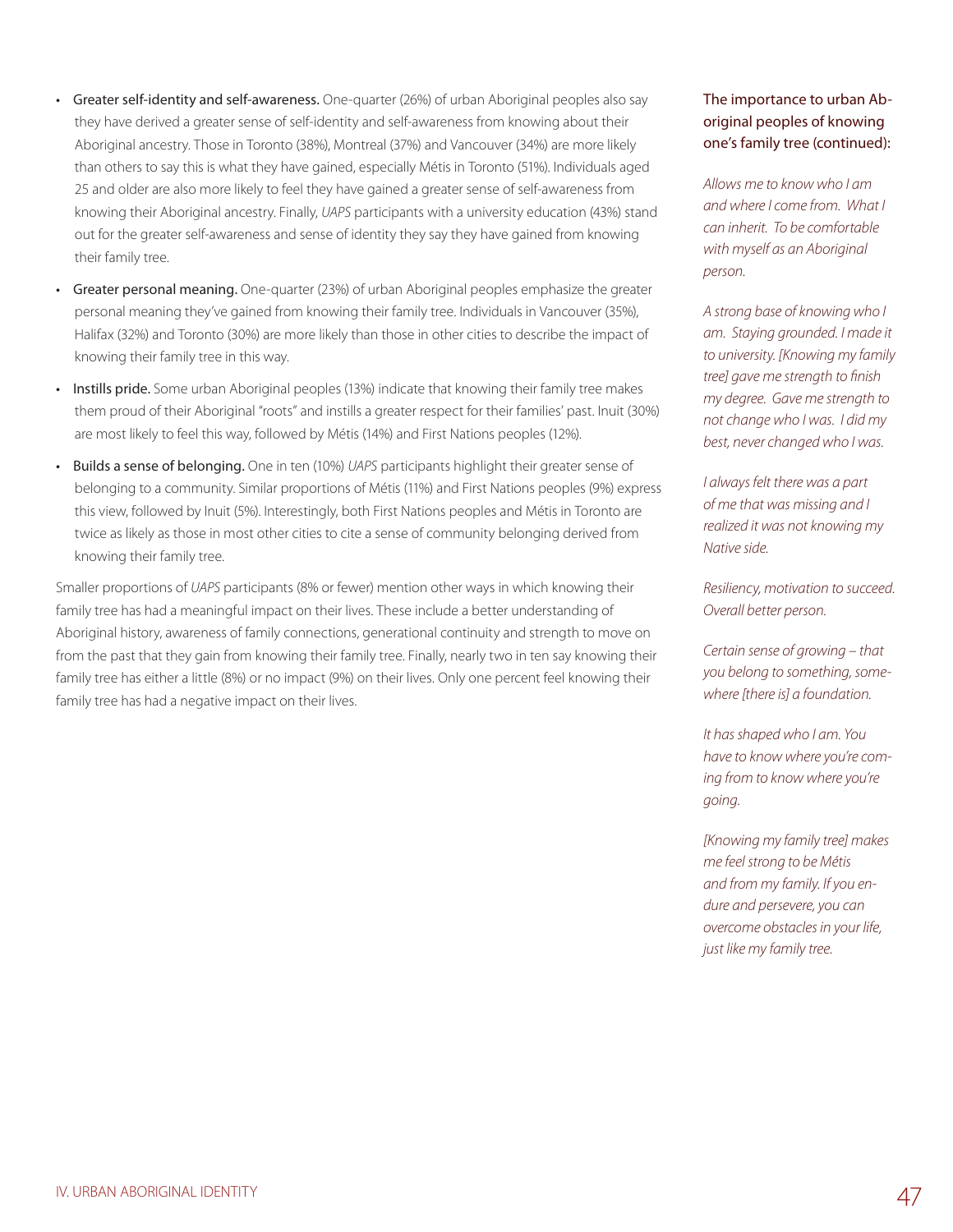## Reason for lack of knowledge

#### *Lack of opportunity, not interest, is the main reason why urban Aboriginal peoples say they do not know their family tree very well.*

Why do some urban Aboriginal peoples know their family tree and others do not?

There are many reasons why urban Aboriginal peoples may or may not know their family tree that are not possible to capture in this study. The *UAPS* survey simply asked those who do not feel they know their family tree very well to identify if this was due to lack of interest or opportunity. Six in ten (58%)

urban Aboriginal peoples say it is because they have had no opportunity to learn more about their family tree. This is true for similar proportions of Inuit, First Nations peoples and Métis.

Notably, residents of Saskatoon (73%) are much more likely than Aboriginal peoples in other cities to say they have had no opportunity to learn more about their family tree, as are those without any formal education.

In turn, one-quarter (25%) of urban Aboriginal peoples say they are either not interested (14%) or cite other reasons (11%) why they do not know their family tree very well (such as discomfort with knowing more about their ancestry, lost information, oral traditions where written records are not kept and lack of connection to Aboriginal culture). Urban Aboriginal youth (18-24) are almost three times as likely (20%) as urban Aboriginal peoples aged 45 or over (7%) to say they are not interested in learning more about their family tree.

Almost one in six (17%) urban Aboriginal peoples are unable or unwilling to say why they have not learned more about their family tree.

## 2. Pride in Aboriginal and Canadian identity

#### *There is strong Indigenous pride among urban Aboriginal peoples. Few say they ever downplay or hide their Aboriginal identity.*

An important part of *UAPS* was to understand how proud urban Aboriginal peoples are of their identity and, specifically, to what extent their pride is tied to three distinct aspects of identity: being *First Nations/Métis/Inuk, Aboriginal* and *Canadian.*

#### Pride in being First Nations/Métis/Inuk

Would you say you are very, somewhat, not very, or not at all proud to be First Nations/Métis/Inuk?



\*Less than one percent

The results show that, while pride in each of these aspects of their identity is high among urban Aboriginal peoples, there are notable differences among First Nations peoples, Métis and Inuit.

**PRIDE IN BEING FIRST NATIONS/MÉTIS/INUK.** Urban Aboriginal peoples are most proud to be *First Nations, Métis or Inuk.* Overall, eight in ten (82%) say they are very proud of their specific Aboriginal identity (i.e., First Nations, Métis or Inuk). This is particularly true for Inuit (91% very proud) and First Nations (88%), followed by Métis (77%). However, there is some variation in this pattern across cities, as Métis in Calgary, Regina, Winnipeg, Toronto and Halifax are as proud as others of their specific Aboriginal identity.

Importantly, status and non-status First Nations peoples are similarly very proud to be *First Nations.*

#### Reason for lack of knowledge of family tree\*

Is the main reason you have not learned more about your family tree because you have not had the opportunity, or because you are not particularly interested?



\*Subsample:Those who do not feel they know their family tree "very well."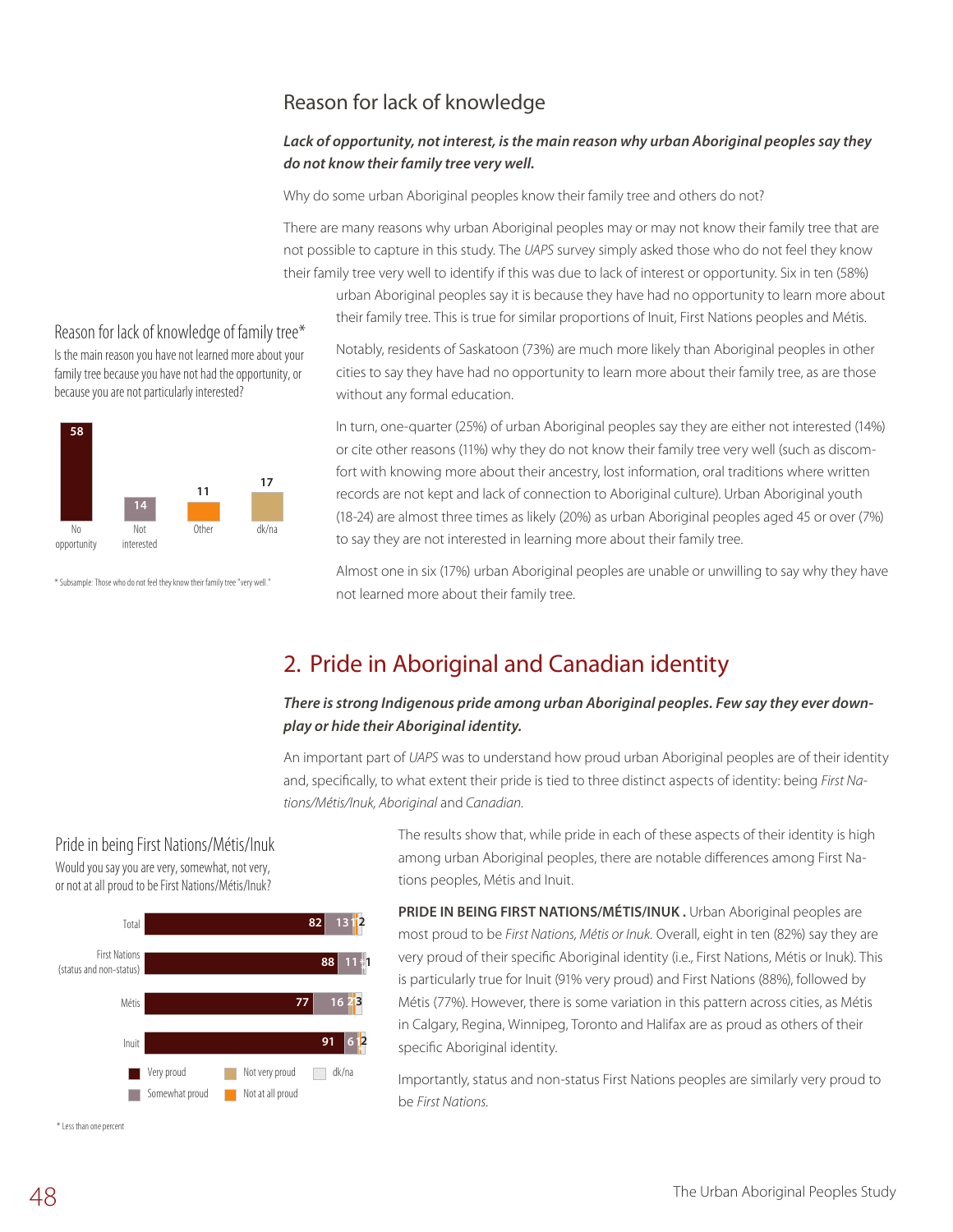**PRIDE IN BEING ABORIGINAL.** Most urban Aboriginal peoples are also very proud (77%) to be *Aboriginal,* although there is some ambivalence evident among some Métis and Inuit. Pride in this aspect of identity is most widespread among First Nations peoples (85%), followed by Inuit (74%) and Métis (68%). Small but significant proportions of Métis (11%) and Inuit (18%) are unable or unwilling to say they are proud to be *Aboriginal.* Notably, in Winnipeg, within the centre of the Métis Nation Homeland, fewer Métis (50%) say they are very proud to be Aboriginal, and two in ten (21%) are unable or unwilling to say they are proud to be *Aboriginal.* Similarly, in Ottawa (where the *UAPS* surveyed Inuit only) one-quarter of participants (26%) are unable or unwilling to respond.

**PRIDE IN BEING CANADIAN.** Finally, urban Aboriginal peoples are least likely to be very proud to be *Canadian*, although seven in ten (70%) say they are very proud of this aspect of their identity. Three-quarters (76%) of Métis say they are very proud to be *Canadian,* followed by Inuit (68%) and First Nations peoples (64%). However, a significant minority of Inuit in Ottawa (20%) are unable or unwilling to say they are proud to be *Canadian.* In addition, both First Nations peoples and Métis in Vancouver are less likely to say they are *very* proud (51% and 55%, respectively) and more likely to say they are *somewhat* proud to be *Canadian* (27% and 26%, respectively) compared to those in other cities.

What else shapes urban Aboriginal peoples' pride in their *First Nations/Métis/Inuk, Aboriginal* and *Canadian* identities? Survey data show their pride in these aspects of identity also vary by age, their sense of community, where they were born and raised, and knowledge of their family tree.

For instance, older (45 years or older) urban Aboriginal peoples (87%) are more likely than those younger than them to be very proud of their *First Nations/Métis/Inuk* identity. Still, it is important to note that three-quarters (75%) of urban Aboriginal youth (18-24) say they are very proud of their specific Aboriginal identity. Youth (75%) are also more likely than those immediately older (25-44 years of age) (67%) to be very proud to be *Canadian*, although this gap largely disappears among urban Aboriginal peoples 45 years of age and older (72%).

How much pride urban Aboriginal peoples have in their Aboriginal and Canadian identities is also clearly tied to the kind of community they feel they belong to in their city. The proportion of urban Aboriginal peoples very proud to be *First Nations/ Métis/Inuk* and *Aboriginal* increases the more they feel they belong to an *Aboriginal* community. For example, pride in being *Aboriginal* rises from 69 percent of those who feel they belong to a mostly or exclusively *non-Aboriginal* community to 86 percent of those who feel they belong to a mostly or exclusively *Aboriginal* community. As could be expected, urban Aboriginal peoples who feel they belong to more of a *non-Aboriginal* community are more likely than those belonging to more of an *Aboriginal* community to be proud to be Canadian, although this gap is less pronounced.

Regardless of one's birthplace, Aboriginal peoples are equally proud of their *First Nations/Métis/Inuk* identities. However, *UAPS* participants *not* born and raised in their city of residence (80%) are more likely than those who are (69%) to be very proud to be *Aboriginal*.

Finally, urban Aboriginal peoples' pride in their Aboriginal identities is linked to their knowledge of their family tree. Those who know their family tree very well are among those most likely to be very proud to be *First Nations/Métis/Inuk* (92%) and *Aboriginal* (88%). By comparison, how well urban Aboriginal peoples know their family tree does not affect how proud they are to be *Canadian*.

#### Pride in being Aboriginal

Would you say you are very, somewhat, not very, or not at all proud to be Aboriginal?



#### Pride in being Canadian

Would you say you are very, somewhat, not very, or not at all proud to be Canadian?

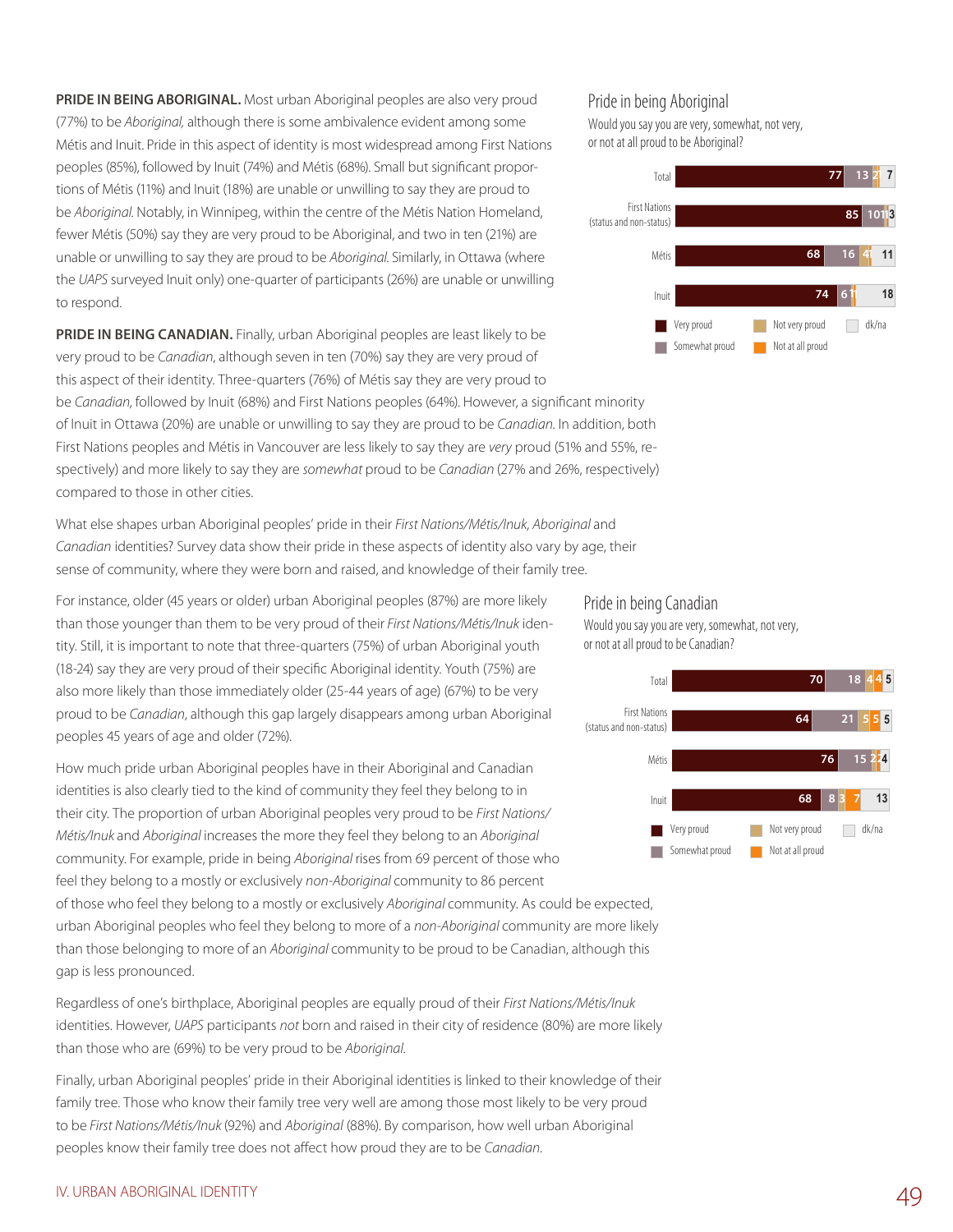#### Downplaying Aboriginal identity How often do you downplay or even hide your Aboriginal identity?



## Do urban Aboriginal peoples ever downplay their identity?

A strong sense of pride is further reflected in the fact that few urban Aboriginal peoples say they ever downplay their Aboriginal identity.

Regardless of where they live, where they are from, or any other socio-demographic characteristic, nine in ten urban Aboriginal peoples say they never (79%) or rarely (10%) downplay or hide their Aboriginal identity. Less than one in ten say they occasionally (7%) downplay their identity and only two percent say they often do.

## 3. Connection and belonging

## Definitions of community

*Urban Aboriginal peoples define their community in a variety of ways, but family and friends are top-of-mind, followed by people in their neighbourhood, members of their own cultural group and Aboriginal people in the city.*

Communities play a pivotal role in shaping individual identities. Already noted in this chapter is the way in which urban Aboriginal peoples' pride in their Aboriginal identity grows the more they feel they belong to an *Aboriginal* community. Parents, family, friends, neighbours, members of one's own Aboriginal group, other Aboriginal persons and non-Aboriginal persons transmit social values and understanding that influence Aboriginal identity in cities.

#### Who or what do you consider to be a part of your community?



In order to better understand what community ties are important, and determine what community means in the lives and identities of Aboriginal peoples living in Canadian cities, the *UAPS* survey explored how participants define their community, along with their sense of belonging and connection to various groups and entities.

Who or what do urban Aboriginal peoples consider to be a part of their community? *UAPS* data show attachment to family and friends is top-of-mind for majorities of urban First Nations, Métis and Inuk residents. When asked (unprompted, without response options offered), they most frequently consider family (61%) or friends (58%) to be a part of their community. Smaller proportions of urban Aboriginal peoples consider the people in their neighbourhoods (35%), people from the same identity group (i.e., First Nations, Métis or Inuit) (26%), Aboriginal peoples in the city (25%) and co-workers (23%) to be a part of their community.

Yet, smaller groups of urban Aboriginal peoples consider Aboriginal services (friendship centres, healing centres, counselling centres, etc.) (20%), people in their home community (i.e., where they were born and raised) (16%), people from other Aboriginal identity groups (15%), people at school (14%), Aboriginal people across Canada (14%), people from their band/First Nation (13%) to be a part of their community and, finally, Aboriginal people around the world (9%).

Smaller proportions of *UAPS* participants (3% or fewer) mention other connections, including religious communities, community and support groups, music and arts communities, sports and recreation services, and social services.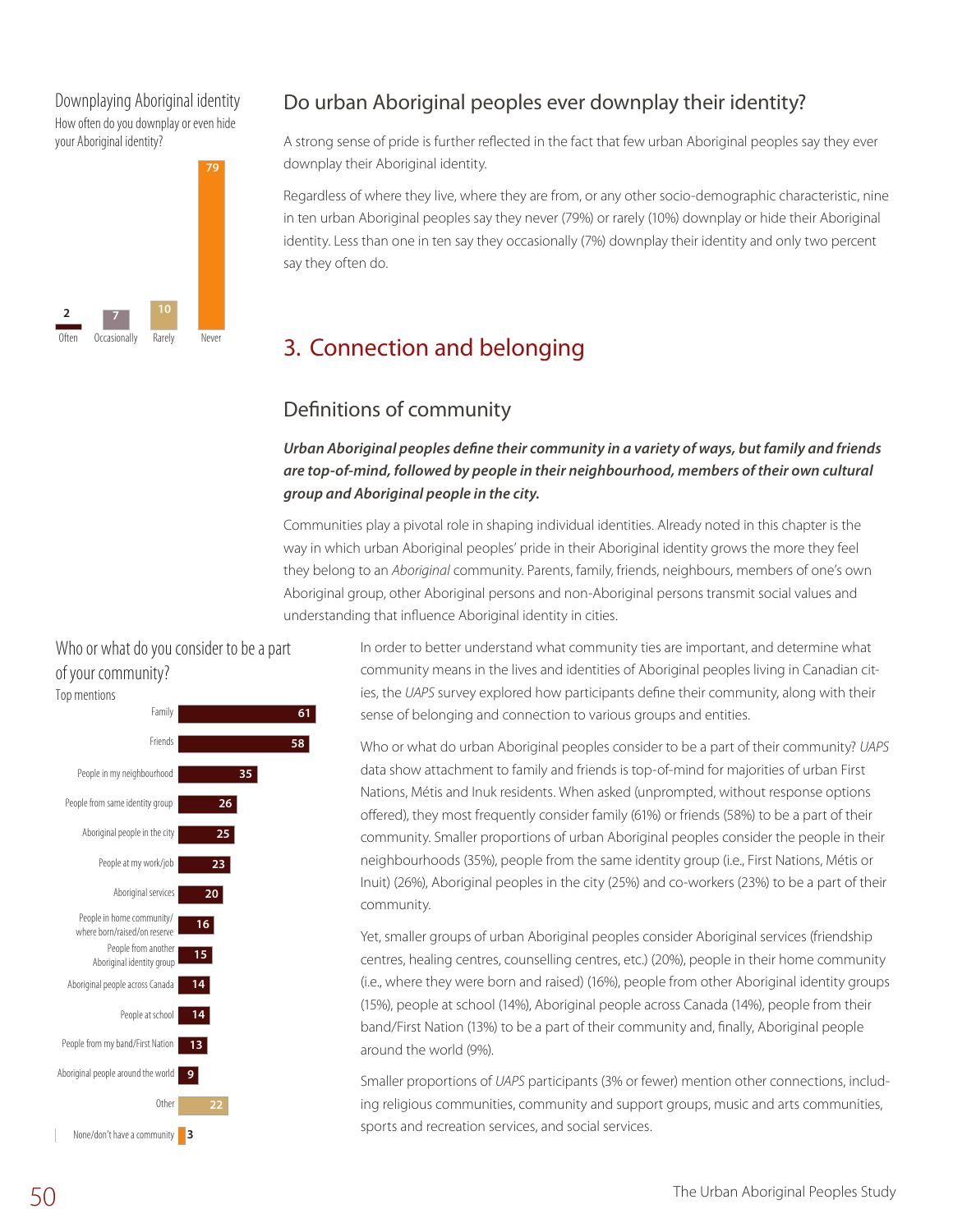But definitions of community differ somewhat for First Nations peoples, Métis and Inuit. For example, two-thirds of Inuit (68%) and First Nations peoples (64%) consider family as part of their community, followed by Métis (58%). Inuit and First Nations peoples are also somewhat more likely to regard friends as part of their community than are Métis, who are much more likely to see the people in their neighbourhood as part of their community (41% of Métis feel this way, compared to 30% of First Nations peoples and 15% of Inuit).

Almost one in two Inuit (45%) also feel other Inuit are part of their community, whereas only one-quarter of First Nations peoples (27%) and Métis (24%) regard other members of their identity group to be part of their community. But, First Nations peoples (30%) are more likely than others to feel Aboriginal people in the city are part of their community.

Finally, small but significant minorities of First Nations peoples and Inuit feel Aboriginal services and organizations, and people from their home communities to be part of their community.

Some differences among Aboriginal peoples across cities also suggest that where one lives influences their sense of community. While it is generally difficult in this instance to distinguish genuine city differences from differences between First Nations peoples, Métis and Inuit, certain "city stories" stand out. Specifically, urban Aboriginal peoples in Regina (75%) are much more likely than those in other cities to consider family to be a part of their community. A higher proportion of Aboriginal residents in Vancouver consider people in their neighborhood and work colleagues to be a part of their community compared to Aboriginal peoples in other cities. And, in Toronto, residents are twice as likely as average to count Aboriginal services such as friendship centres and healing centres as part of their community. Distinctive urban neighbourhoods and environments, the different city histories and trajectories of Aboriginal services and organizations in Canadian cities, the proximity of home communities, settlements and reserves – all these factors likely contribute to the diversity of urban Aboriginal communities across the country.

Finally, individuals with a university degree define "community" somewhat differently from others. While they are as likely as others to consider people in their neighbourhood, people from their own Aboriginal group and other Aboriginal people in the city to be a part of their community, they are also most likely to also consider family, friends and the people they work with to be a part of their community.

## Belonging to Aboriginal versus non-Aboriginal communities

#### *Similar proportions of urban Aboriginal peoples feel they belong to Aboriginal and non-Aboriginal communities, but distinct differences among First Nations peoples, Métis and Inuit are evident.*

To what extent do urban Aboriginal peoples feel they belong to an Aboriginal or non-Aboriginal community in the city?

When asked how Aboriginal or non-Aboriginal they feel the community they belong to is, similar proportions of *UAPS* participants feel they belong to either a mostly Aboriginal (28%), equally Aboriginal and non-Aboriginal (36%), or mostly non-Aboriginal (32%) community. Among those who belong to a mostly Aboriginal or non-Aboriginal community, few feel this community is exclusively Aboriginal (4%) or exclusively non-Aboriginal (4%).

Belonging to an Aboriginal community is strongest among status First Nations peoples and Inuit, while a sense of belonging to a non-Aboriginal community is stronger among Métis and non-status First Nations peoples: Exclusively non-Aboriginal





#### IV. URBAN ABORIGINAL IDENTITY 51 SERVER THE STATE OF STATE STATES IN THE STATE OF STATES IN THE STATE OF STATES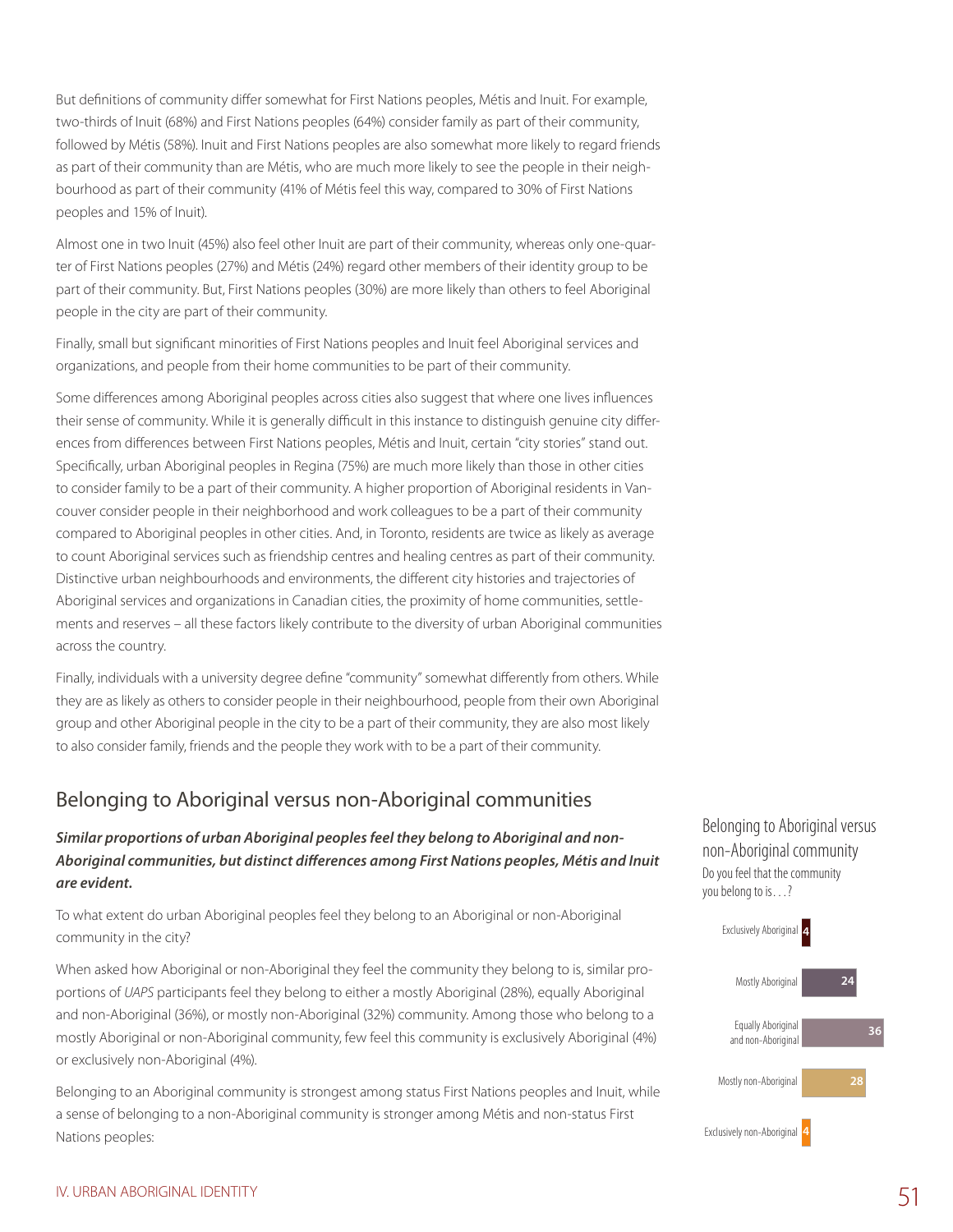**Mostly Aboriginal community.** Those who feel they belong to a mostly Aboriginal community are more typically Inuit (40%) and status First Nations peoples (37%) than non-status First Nations peoples (20%) or Métis (19%). However, Métis in Calgary, Edmonton, Regina and Saskatoon are just as likely as First Nations peoples in these cities to feel they belong to a mostly Aboriginal community. In addition, First Nations peoples in Vancouver are much more likely to feel they belong to a mostly Aboriginal community (49% versus 38% overall). Sense of belonging to a primarily Aboriginal community is also higher among those who know their family tree well and those with household incomes of less than \$10,000.

#### Belonging to Aboriginal versus non-Aboriginal community, by identity group Do you feel that the community you belong to is…?



**Equally Aboriginal and non-Aboriginal community.** Equal proportions of First Nations (34%), Métis (38%) and Inuit (35%) feel they belong to an equally Aboriginal and non-Aboriginal community. This group varies little sociodemographically, with one exception. Urban Aboriginal peoples with no formal education are somewhat more likely than others to feel they belong to an equally Aboriginal and non-Aboriginal community.

**Mostly non-Aboriginal community.** Finally, urban Aboriginal peoples who feel they belong to a mostly non-Aboriginal community are more typically nonstatus First Nations peoples (41%) and Métis (36%) than status First Nations peoples (27%) and Inuit (16%). They are most likely to reside in Montreal (41%) and Toronto (40%) (those cities with the smallest relative Aboriginal populations). As well, those with household incomes of \$80,000 or more (a very small proportion of *UAPS* participants overall) are considerably more likely than others to feel they belong to a non-Aboriginal community.

Note: Percentages do not add up to 100% due to those who said they don't know, or chose not to answer this question.

## Connection to Aboriginal peoples in the city

#### *Beyond the boundaries of their community, Aboriginal peoples typically express a strong connection to other Aboriginal people in their city, both members of their own Aboriginal group and others.*

A majority of First Nations peoples, Métis and Inuit feel a close connection to members of their own group in their city and to other Aboriginal people in their city, especially Inuit.

Connection to Aboriginal group, by identity group How close a connection do you feel [to members of your own Aboriginal group]?



Note: Percentages do not add up to 100% due to those who said they don't know, or chose not to answer this question.

**Connection to Aboriginal group.** How close a connection do urban Aboriginal peoples have to members of their own Aboriginal group? Overall, equal proportions of Métis (59%), Inuit (59%) and First Nations peoples (57%) feel either a fairly or very close connection to other Métis, other Inuit and other members of their First Nation in their city, respectively.

First Nations peoples are also as likely to feel a close connection to members of other First Nations in their city. Notably, while non-status First Nations peoples (45%) are less likely than status First Nations peoples (58%) to feel a close connection to members of their own First Nation, they are as likely as status First Nations peoples to feel a close connection to members of other First Nations in their city.

First Nations peoples and Métis aged 45 and older are more likely to feel at least a fairly close connection other First Nations/Métis in their city compared to those who are younger. Older Inuit are also more likely to have at least a fairly close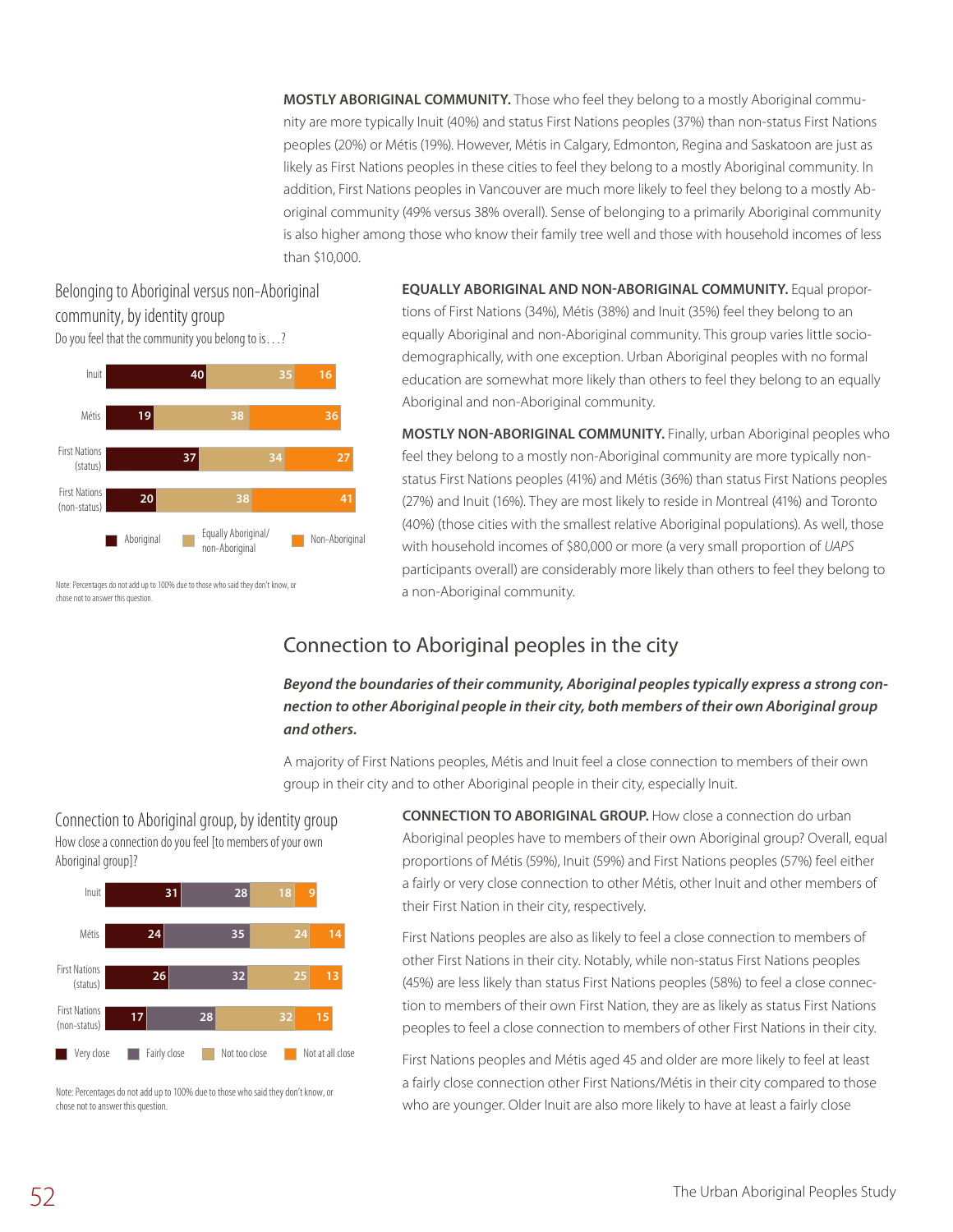connection to other Inuit in their city, however Inuk youth (41%) are as likely as those aged 45 and older (41%) to have a very close connection to other Inuit in their city.

In addition, urban Aboriginal peoples who know their family tree very well are much more likely than others to feel a strong sense of connection to other Métis, Inuit and members of their First Nation and other First Nations in their city.

**Connection to other Aboriginal people in the city.** How strong a connection do First Nations peoples, Métis and Inuit feel to *other* Aboriginal peoples in their city? Inuit (60%) are most likely to feel connected to other Aboriginal peoples, followed by Métis (51%) and First Nations peoples (41%). As well, Métis and First Nations peoples aged 45 and older are more likely to feel connected to other Aboriginal peoples in their city compared to those who are younger, especially youth (this pattern is less apparent among Inuit).

## Friendships in the city

*Urban Aboriginal peoples are as likely to have many close non-Aboriginal as Aboriginal friends. Aboriginal friends are more common among older urban Aboriginal peoples, whereas youth are more likely to have many non-Aboriginal friends.*

Beyond their sense of connection to members of their own or other Aboriginal groups, the *UAPS* survey asked First Nations peoples, Métis and Inuit living in urban centres about how many Aboriginal and non-Aboriginal friends they have.

**Friendships with Aboriginal people.** Overall, three-quarters of urban Aboriginal peoples say they have many (51%) or some (24%) close friends in their city who are Aboriginal. Similar proportions of Inuit (79%), First Nations peoples (78%) and Métis (72%) say they have some or many close Aboriginal friends.

*UAPS* participants in Saskatoon (64%), Regina (57%) and Winnipeg (57%) are most likely to say they have many close Aboriginal friends. This is true for both First Nations and Métis residents, and likely reflects the larger relative Aboriginal populations in these cities. In contrast, Aboriginal peoples in Montreal and Toronto, cities with the smallest relative Aboriginal populations, are least likely to have close friends who are Aboriginal.

Urban Aboriginal peoples aged 25 and older (52%) are more likely than those aged 18 to 24 (43%) to have many close friends in their city who are Aboriginal. As well, Aboriginal peoples who know their family tree very well (61%) are much more likely than those who do not know it at all (39%) to have many close Aboriginal friends.

**Friendships with non-Aboriginal people.** Just as *UAPS* participants have close Aboriginal friends in their city, equal proportions have some or many close non-Aboriginal friends where they live. Three-quarters say they have many (50%) or some (26%) close friends who are non-Aboriginal.

Once again, fairly similar proportions of First Nations peoples, Métis and Inuit have at least some close non-Aboriginal friends in their city. However, Métis (56%) are somewhat more likely than First Nations peoples (43%) to have *many* close non-Aboriginal friends (50% of Inuit have many close non-Aboriginal friends).

Aboriginal peoples in Vancouver (60%) and Winnipeg (57%) are most likely to say they have many close non-Aboriginal friends. In both these cities, Métis are considerably more likely than First Nations peoples to say this is so.

#### Aboriginal and non-Aboriginal friends

Do you have many, some, a few, or no close friends in [your city] who are Aboriginal/ non-Aboriginal?

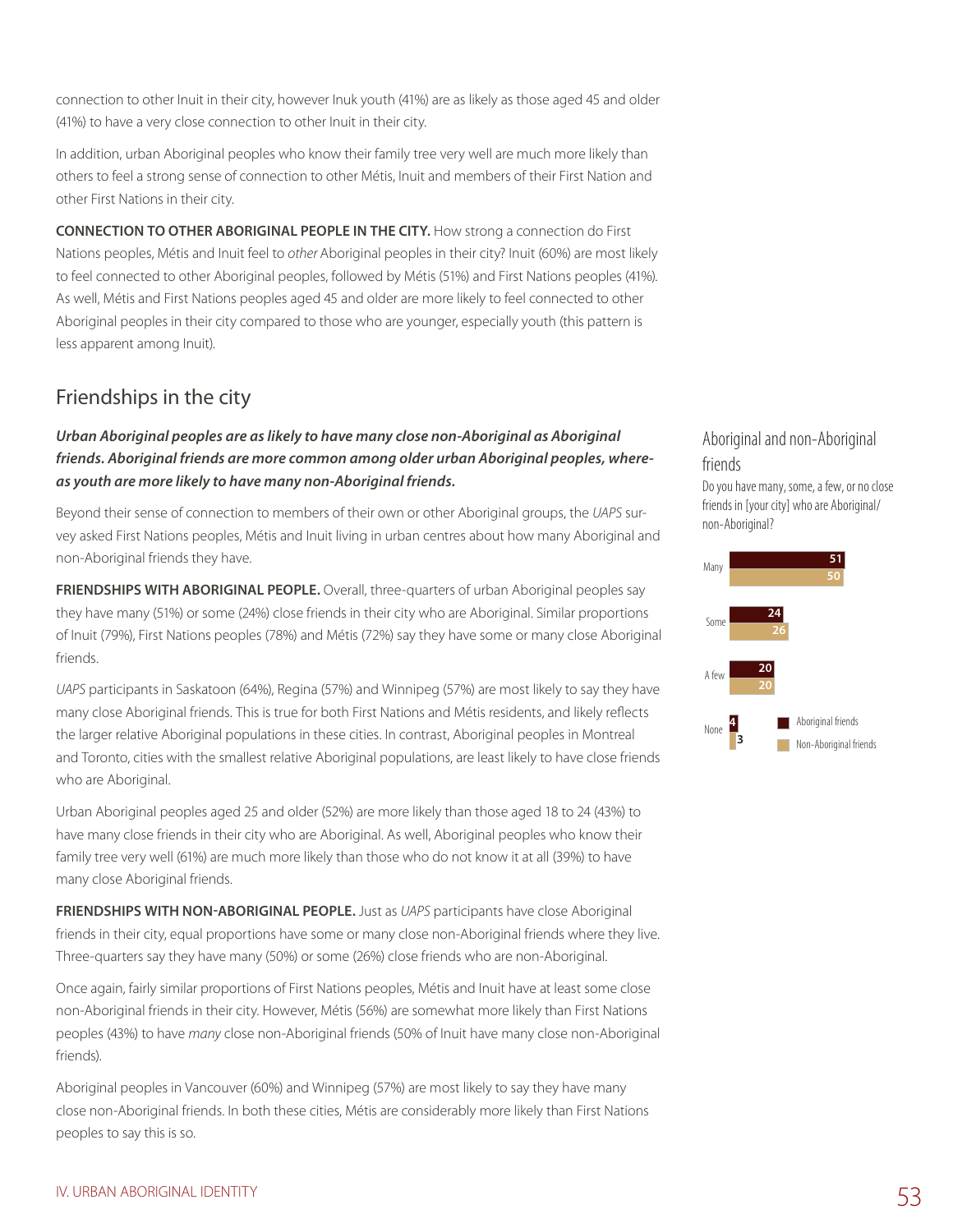Furthermore, whereas older Aboriginal peoples are more likely to have many close *Aboriginal* friends, Aboriginal youth (18-24 years) are more likely to have many close *non-Aboriginal* friends (57% versus 50% of those aged 25-44, and 45% of those 45 years and older). Nonetheless, this gap between Aboriginal youth and older Aboriginal peoples largely disappears when those with some close non-Aboriginal friends is taken into account.

Urban Aboriginal peoples with a university education (58%) are also somewhat more likely than those with a college (51%) or high school (51%) education to have many close non-Aboriginal friends. Their level of affluence also makes a difference: those with household incomes of \$80,000 or more are most likely among *UAPS* participants to have many close non-Aboriginal friends.

Having many Aboriginal friends coincides with having many non-Aboriginal friends. Those with many Aboriginal friends are just as likely as those with no close Aboriginal friends to have many non-Aboriginal friends.

Do *UAPS* participants have any interest in having more non-Aboriginal friends? Among those who do not have many non-Aboriginal friends, nearly six in ten (57%) say they would like more. Similar proportions of First Nations peoples, Métis and Inuit feel this way, but status First Nations (61%) are more likely than non-status First Nations peoples (40%) to have an interest in having more non-Aboriginal friends.

Interest in having more non-Aboriginal friends is also more common among those aged 18 to 24 (64%) and 25 to 44 (59%), compared to those aged 45 and older (51%).

Finally, just over four in ten urban Aboriginal peoples are not interested (23%) in having more non-Aboriginal friends or are unable to offer an opinion (20%).

## 4. Indian residential schools

Two-thirds of urban Aboriginal peoples across cities say they have been affected by Indian *residential schools, either personally or through a family member. Most in this group feel this experience has had at least some impact in shaping their life and who they are today.*

On June 11, 2008 the Government of Canada issued a formal apology to the former Aboriginal students of residential schools, affirming the disruptive impact of historical policies and legislation. The apology formally recognized that "this policy of assimilation was wrong, has caused great harm, and has no place in [this] country."<sup>28</sup>

The Indian residential school system predates Confederation and grew out of the missionary experience in Canada's early history. Indian residential schools existed, at one time or another, in all Canadian provinces and territories except Newfoundland, New Brunswick and Prince Edward Island.

The residential school system left in its wake a tragic legacy. It is estimated that as many as 150,000 Aboriginal children attended these institutions. Many former students have reported undergoing hardship, forcible confinement, and physical and sexual abuse while attending the schools. In addition, these students were also not allowed to speak their language or practice their culture. While most residential schools were closed by the mid-1970s, the last school did not close until 1996.<sup>29</sup>

#### Indian residential schools

Were you, or any member of your family, ever a student at a federal residential school or a provincial day school?



<sup>28</sup> Canada, Office of the Prime Minister, "Prime Minister Harper offers full apology on behalf of Canadians for the Indian residential schools system," *Stephen Harper, Prime Minister of Canada* [website], www.pm.gc.ca/eng/media.asp?id=2149 (accessed December 2009).

<sup>29</sup> Environics Research Group, report prepared for the Indian Residential Schools Resolution Canada and the Truth and Reconciliation Commission, *2008 National Benchmark Survey*, May 2008., p. 9.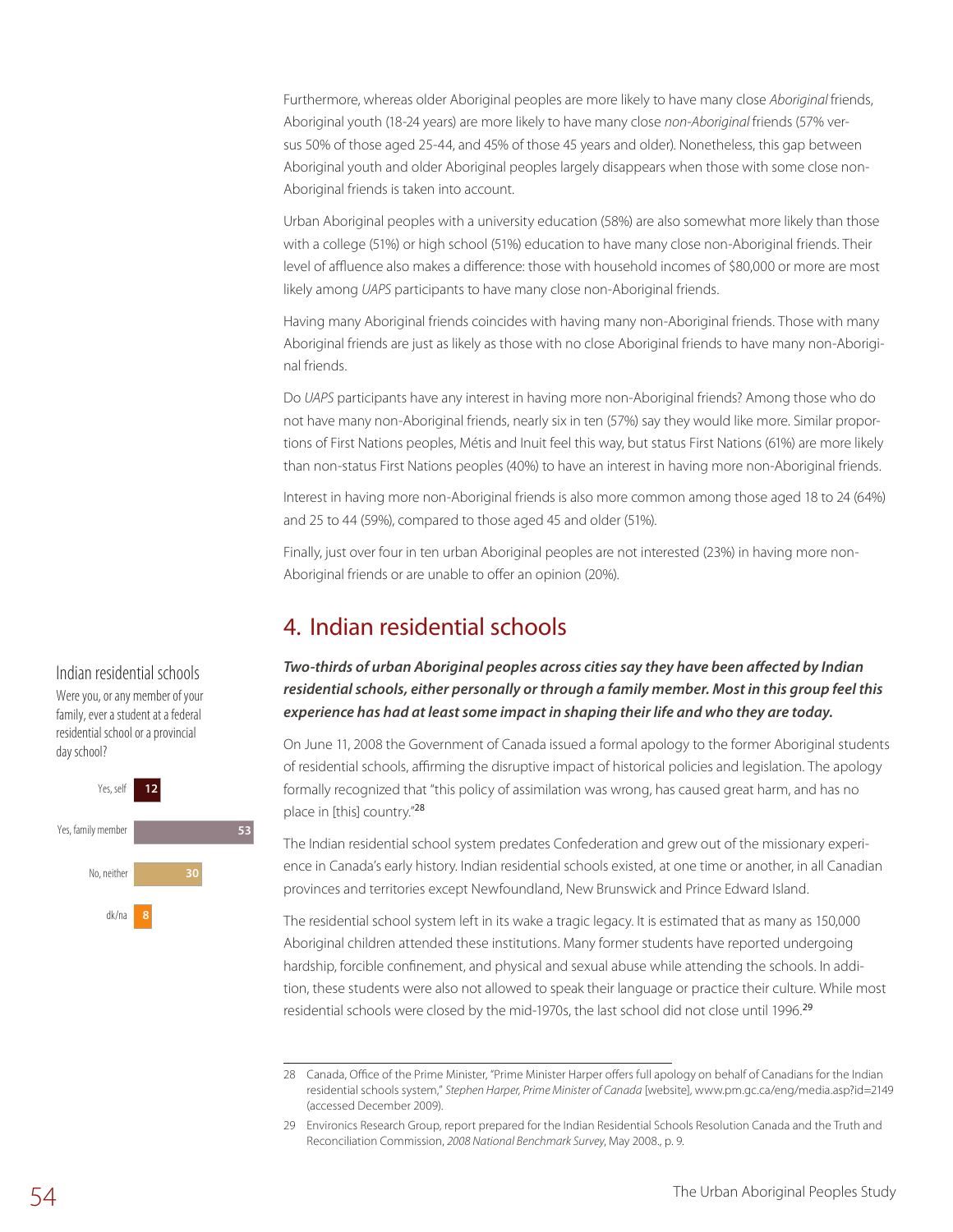First Nations, Métis and Inuit children had varied residential school experiences, both in intensity and duration. Regardless, the residential school had a direct impact on Survivors and has spilled over to their descendants, creating challenges pertaining to identity, culture and parenting.<sup>30</sup>

Majorities of *UAPS* participants across cities say they have been affected by Indian residential schools, either personally or through a family member. When asked, two-thirds (65%) say either they themselves (12%) or a family member (53%) were a student at a federal residential school or a provincial day school.

Status First Nations peoples (20%) and Inuit (19%) are more likely than Métis (6%) and non-status First Nations peoples (3%) to say they were students at a federal residential school or a provincial day school. Across cities, Aboriginal peoples in Saskatoon (22%) and Regina (20%) are most likely to say they were once a student at these schools.

Status First Nations peoples (67%) are also more likely to say a family member was once a student at these schools than are Inuit (42%), Métis (41%) and non-status First Nations peoples (39%). Across cities, Aboriginal peoples, particularly First Nations peoples, in Vancouver (67%), Toronto (62%), Saskatoon (62%) and Edmonton (58%) are most likely to have a family member who was a student at a federal residential school or a provincial day school. In Saskatoon, equal proportions of First Nations peoples (63%) and Métis (61%) say they have a family member who was a student at these schools.

Three in ten (30%) urban Aboriginal peoples say neither themselves nor a family member were ever a student at these schools. This proportion is highest among non-status First Nations peoples (48%) and Métis (44%).

### Impact of residential schools

#### *Most urban Aboriginal peoples feel the Indian residential schools experience has had at least some impact in shaping their lives and who they are today.*

The Indian residential schools experience continues to shape the lives of urban Aboriginal peoples today. Among those urban Aboriginal peoples who say they or a family member were a student in one of these schools, threequarters say this experience, or the experience of their family member, has had either a significant impact (50%) or some impact (23%) in shaping their lives and who they are today. This represents close to one-half (45%) of all *UAPS* participants.

#### Impact of Indian residential schools\*

To what extent has [this experience/or the experience of your family member] shaped your life and who you are today?



\* Subsample:Those who were, or whose family member was, a student at a federal residential school or a provincial day school.

Belief that residential schools had at least some impact on their life is equally true for First Nations, Métis and Inuit. Aboriginal peoples in Vancouver (84%)

and Montreal (80%) are more likely than those in other cities to feel the Indian residential schools experience has had at least some impact in shaping their life and who they are today.

<sup>30</sup> Although status Indians formed the majority of attendees at any given time, many Métis children were accepted, often to boost school enrolment figures. Meanwhile, the number of Inuit children grew quickly in the 1950s when a network of schools was built across the North. Roughly [10%] of the Aboriginal population in Canada self-identify as Survivors of the residential school system. *Aboriginal People, Resilience and the Residential School Legacy,* Aboriginal Healing Foundation Series, 2003.